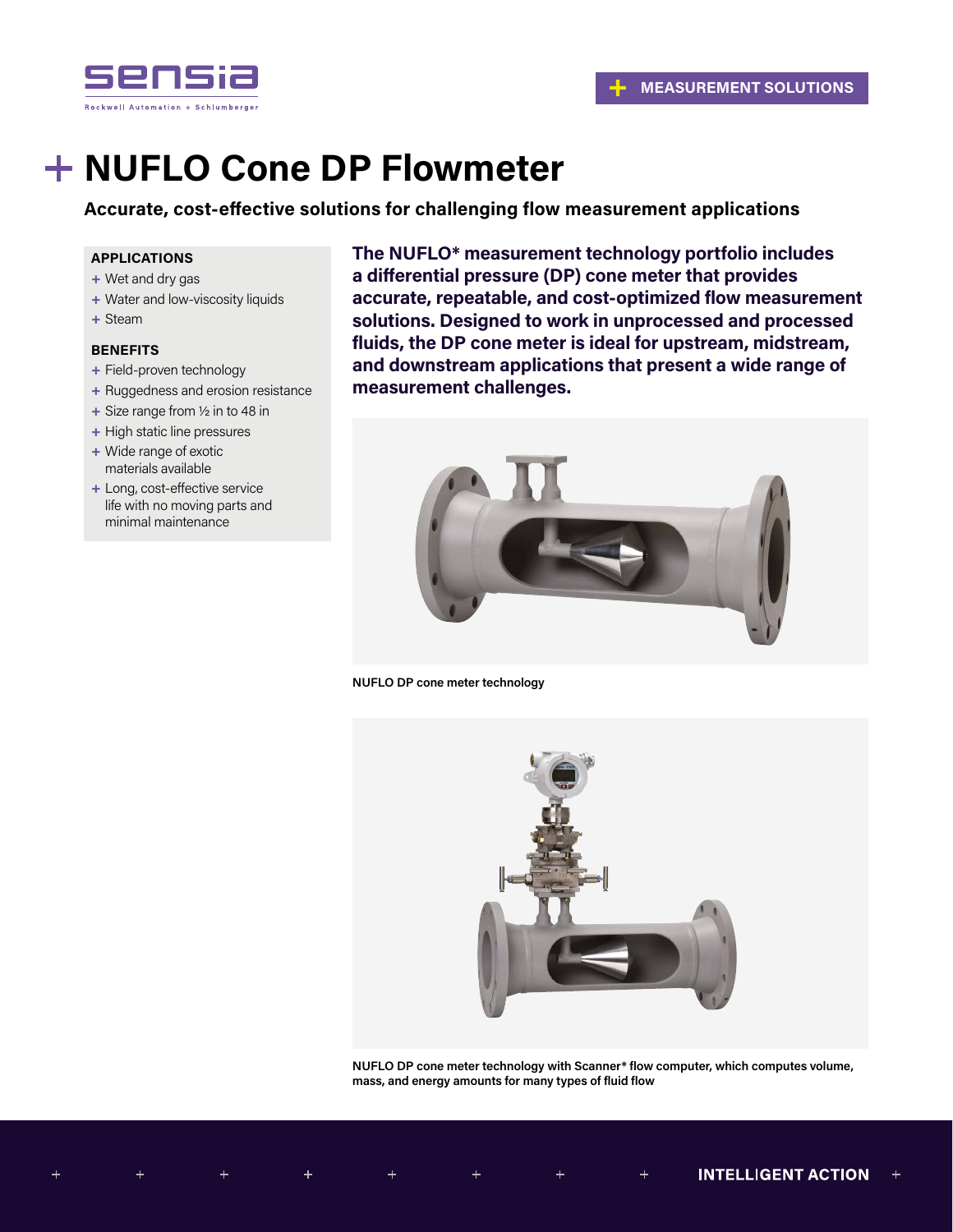# **NUFLO DP Cone Meter Measurement Technology**

The NUFLO DP cone meter technology provides a unique solution outside the scope of traditional technologies due to the hydrodynamic shape of the cone. The design of the meter positions a low permanent pressure-loss restriction in the center of the flow stream, which enables solids or liquids to pass by unimpeded with a negligible effect on the intended measurement. Cone measurement technology is well suited to any gas or low-viscosity liquid with or without contaminants.

The downstream differential pressure is sensed from the center of the flowline downstream of the cone, where turbulence is least and the signal is most stable. This position enables the meaningful measurement of less that 1 in of water column and therefore large flow rangeability or turndown.

Supported by decades of experience and a broad and complementary base of instrumentation capabilities, the NUFLO DP cone meter technology strengthens the capability of Sensia to provide the best solution for virtually any measurement application.

#### **Wide-ranging applications**

- **+** Oil and gas: upstream and midstream
	- •Natural gas custody transfer measurement (CTM)
	- •Wellhead and separator measurement (both produced water and gas)
	- •Compressor control and fuel gas
	- •Wet gas and steam†
	- •Natural gas allocation metering‡
	- •White oil blending
	- •Seawater pump control, crude oil pump control allocation, and injection metering (all forms)
	- Enhanced oil and gas recovery (C02 and steam)<sup>§</sup>
	- •Coalbed methane (CBM) for low-pressure systems (5- to 20-psi gauge pressure)
	- •Produced water and water injection and disposal
- **+** Oil and gas: downstream
	- •Gas processing
	- •Butane
	- $-O<sub>2</sub>$
	- $-CO<sub>2</sub>$
	- Liquid natural gas (LNG)
- **+** Wastewater
	- Treated water
	- •Blower air flow
- **+** Municipal water
- **+** Utilities
	- •Wet or dry steam
	- •Condensate return
	- Feedwater

 $\pm$ 

## **HIGH-PERFORMANCE CHARACTERISTICS**

The NUFLO DP cone meter technology achieves accuracies of up to ±0.5% of reading (Reynolds number and fluid dependent) with a nominal repeatability of 0.1% under many conditions and modes of operation. The meter can operate with flow turndowns up to 10 to 1.

#### **TECHNICAL FLEXIBILITY**

The NUFLO DP cone meter technology can be manufactured in diameters from 1/2 in to 48 in with flanges ranging from Class 150 to 2500 in accordance with ASME B31.3. This sizing flexibility, plus the availability of special materials (duplex stainless steel and Hastelloy®), offers a new solution for specialty fluid metering requirements. Custom designs for higher pressure ratings are available upon request. Threaded NPT or butt weld connections are also available.

# **SPACE SAVINGS AND WEIGHT REDUCTION**

To condition the flow profile, differential pressure measurement systems typically require long upstream and downstream piping sections. This can add significant cost to most metering installations.The NUFLO DP cone meter technology has the ability to redistribute and change the velocity profile upstream of its cone. This flow conditioning enables using a shorter meter run, which reduces installation and setup costs. This is especially significant in the offshore environment, where space and weight reductions are paramount and where real estate is at a premium.

#### **LOW COST OF OWNERSHIP**

The NUFLO DP cone meter technology has no moving parts and does not require the replacement of primary spare parts for the operational life of the unit. The meter is constructed from high-grade traceable materials, and high-quality welding and nondestructive testing (NDT) techniques are strictly applied throughout the manufacturing process.

Wear is minimized at the beta edge of the cone because this edge is downstream of the flow, which helps to maintain a constant stable geometry through the meter's operating life.

#### **SIZING**

Sensia sizing software is available for download from the Sensia measurement website. After entering the fluid details and intended flow, pressure, and temperature conditions, the user can consider the influence of different rates of flow, minimum and maximum pressure, and temperature together with beta ratio. Through this process, the optimal sizing selection can be made.

The beta ratio changes the amount of unrestricted flow area to the blocked area. This selection changes the amount of differential pressure generated for a given flow rate and pipe size.

The sizing software produces a comprehensive sizing report that is reviewed by Sensia engineers prior to meter fabrication.

† By using the Stevens wet gas correlation (Published: NSFMW 2004 and Flomeco 2005 with beta at 0.75 only). ‡ To ISO 5167 Part 5 standard. § SAGD processes

 $\color{red}+$ 

 $\pm$ 

 $\pm$ 

 $+$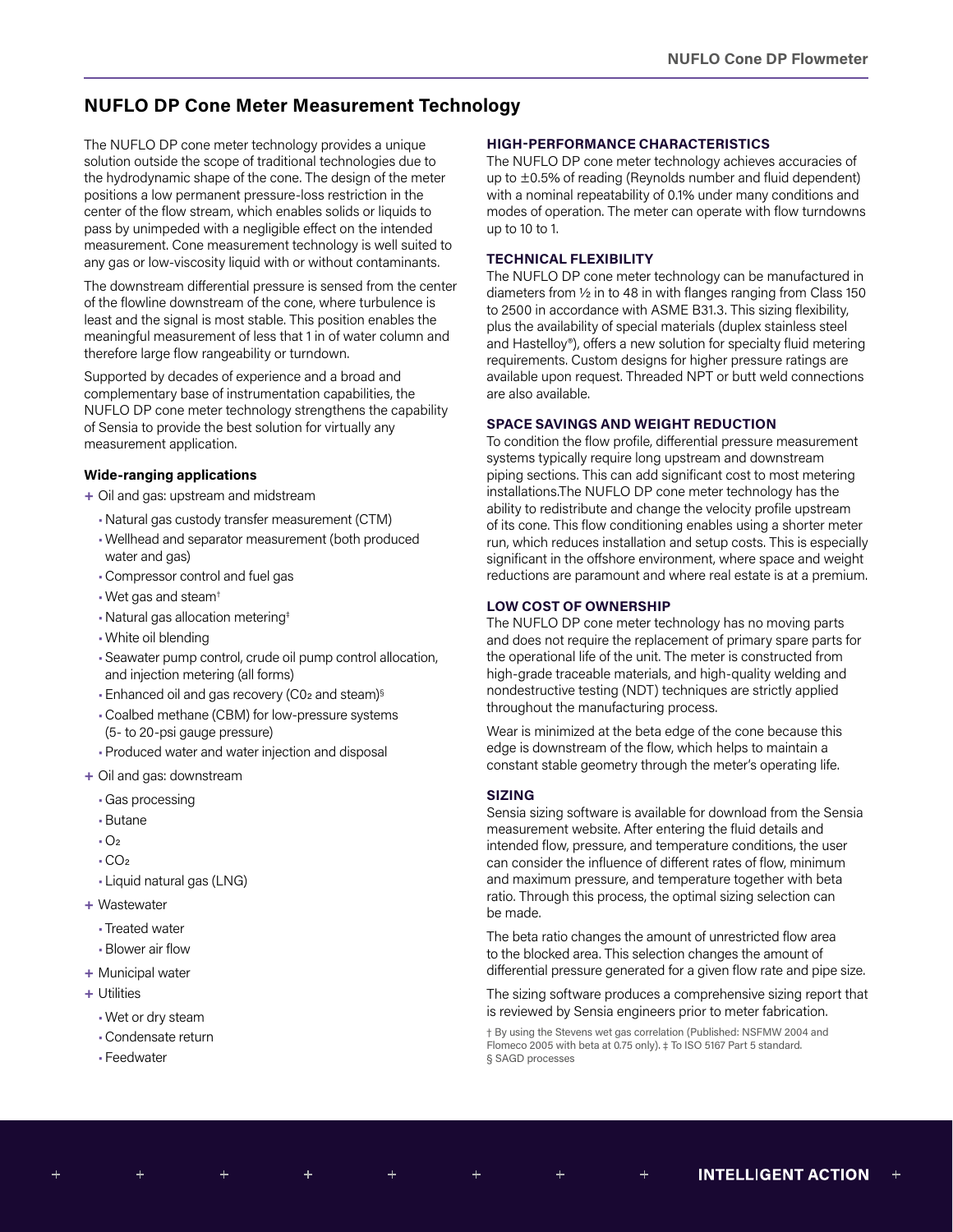| Class ANSI B16.5 Raised-Face Slip-On Flange; B31.1 & B31.3 Body |                            |                 |                            |                 |                            |                  |                            |                  |                          |                 |                          |                          |               |               |                          |                          |                          |                          |                |
|-----------------------------------------------------------------|----------------------------|-----------------|----------------------------|-----------------|----------------------------|------------------|----------------------------|------------------|--------------------------|-----------------|--------------------------|--------------------------|---------------|---------------|--------------------------|--------------------------|--------------------------|--------------------------|----------------|
| Size,                                                           | 150                        |                 | 300                        |                 | 600                        |                  | 900                        |                  | 1500                     |                 | 2500                     |                          | В,            | C,            | D,                       | $E$ , in [mm]            |                          | $F$ , in [mm]            |                |
| JIS<br>[ANSI]                                                   | L, in<br>[mm]              | A, in<br>[mm]   | L, in<br>[mm]              | A, in<br>[mm]   | L, in<br>[mm]              | A, in<br>[mm]    | L, in<br>[mm]              | A, in<br>[mm]    | L, in<br>[mm]            | A, in<br>[mm]   | L, in<br>[mm]            | A, in<br>[mm]            | in            | NPT in        | [mm]                     | 3000                     | 6000                     | 3000 6000                |                |
| 15A<br>$[\frac{1}{2}$ in]                                       | 8.27<br>$[210]$            | 3.15<br>[80]    | 8.27<br>$[210]$            | 3.15<br>[80]    | 9.06<br>$[230]$            | 3.54<br>[90]     | 9.45<br>$[240]$            | 3.74<br>$[95]$   | 9.45<br>$[240]$          | 3.74<br>$[95]$  | $\overline{a}$           | $\overline{\phantom{m}}$ | $\frac{1}{8}$ | $\frac{1}{4}$ |                          |                          | $\overline{\phantom{0}}$ | $\overline{\phantom{0}}$ | 2.13<br>[54]   |
| 20A<br>$[3/4$ in]                                               | 8.66<br>$[220]$            | 3.35<br>$[85]$  | 8.66<br>$[220]$            | 3.35<br>$[85]$  | 9.45<br>$[240]$            | 3.74<br>$[95]$   | 9.84<br>$[250]$            | 3.94<br>[100]    | 9.84<br>$[250]$          | 3.94<br>$[100]$ | $\overline{a}$           | $\overline{\phantom{a}}$ | ⅛             | $\frac{1}{4}$ | $\overline{\phantom{a}}$ | $\overline{\phantom{0}}$ | $\overline{\phantom{0}}$ | $\overline{\phantom{0}}$ | 2.13<br>$[54]$ |
| 25A<br>[1 in]                                                   | 7.87<br>[200]              | 2.56<br>[65]    | 8.07<br>$[205]$            | 2.76<br>$[70]$  | 11.81<br>[300]             | 4.72<br>$[120]$  | 12.60<br>[320]             | 5.12<br>[130]    | 12.60<br>$[320]$         | 5.12<br>$[130]$ | $\overline{\phantom{0}}$ |                          | 1/4           | $\frac{1}{4}$ | 0.98<br>[25]             | 0.87<br>$[22]$           | 1.18<br>$[30]$           | 2.13<br>$[54]$           | 2.13<br>[54]   |
| 40A<br>$[1\frac{1}{2}$ in]                                      | 10.24<br>$[260]$           | 2.95<br>$[75]$  | 10.43<br>$[265]$           | 3.15<br>[80]    | 12.60<br>$[320]$           | 5.12<br>$[130]$  | 13.39<br>$[340]$           | 5.51<br>$[140]$  | 13.39<br>$[340]$         | 5.51<br>$[140]$ | $\overline{a}$           |                          | 1⁄4           | $\frac{1}{4}$ | 0.98<br>$[25]$           | 0.87<br>$[22]$           | 1.18<br>$[30]$           | 2.13<br>$[54]$           | 2.13<br>$[54]$ |
| 50A<br>[2 in]                                                   | 11.81<br>$[300]$           | 3.54<br>$[90]$  | 11.81<br>$[300]$           | 3.54<br>$[90]$  | 13.39<br>$[340]$           | 5.12<br>$[130]$  | 15.75<br>$[400]$           | 6.30<br>$[160]$  | 15.75<br>$[400]$         | 6.30<br>$[160]$ | $\overline{a}$           | $\equiv$                 | $\frac{3}{8}$ | $\frac{1}{2}$ | 1.54<br>$[39]$           | 1.18<br>$[30]$           | 1.50<br>$[38]$           | 2.13<br>$[54]$           | 2.76<br>$[70]$ |
| 65A<br>$[2 \frac{1}{2} \text{ in}]$                             | 11.81<br>$[300]$           | 3.54<br>$[90]$  | 11.81<br>$[300]$           | 3.54<br>$[90]$  | 14.17<br>$[360]$           | 5.51<br>$[140]$  | 15.75<br>$[400]$           | 6.30<br>[160]    | 15.75<br>$[400]$         | 6.30<br>$[160]$ | $\overline{a}$           | $\overline{\phantom{a}}$ | $\frac{3}{8}$ | $\frac{1}{2}$ | 1.54<br>$[39]$           | 1.18<br>$[30]$           | 1.50<br>$[38]$           | 2.13<br>$[54]$           | 2.76<br>$[70]$ |
| 80A<br>[3 in]                                                   | 14.17<br>$[360]$           | 3.54<br>$[90]$  | 14.57<br>$[370]$           | 3.94<br>[100]   | 16.14<br>$[410]$           | 5.51<br>$[140]$  | 16.93<br>$[430]$           | 6.30<br>[160]    | $\overline{a}$           |                 |                          |                          | $\frac{3}{8}$ | $\frac{1}{2}$ | 1.54<br>$[39]$           | 1.18<br>$[30]$           | 1.50<br>$[38]$           | 2.13<br>$[54]$           | 2.76<br>$[70]$ |
| 100A<br>[4 in]                                                  | 15.75<br>$[400]$           | 3.94<br>[100]   | 16.14<br>$[410]$           | 4.33<br>[110]   | 18.11<br>$[460]$           | 6.30<br>[160]    | 18.50<br>$[470]$           | 6.69<br>$[170]$  | $\overline{a}$           |                 | -                        |                          | $\frac{3}{8}$ | $\frac{1}{2}$ | 1.54<br>$[39]$           | 1.18<br>$[30]$           | 1.50<br>$[38]$           | 2.13<br>$[54]$           | 2.76<br>$[70]$ |
| 125A<br>[5 in]                                                  | 22.05<br>[560]             | 4.33<br>$[110]$ | 22.44<br>$[570]$           | 4.72<br>$[120]$ | 24.41<br>[620]             | 6.69<br>$[170]$  | 24.80<br>$[630]$           | 7.09<br>$[180]$  | $\overline{a}$           | $\equiv$        | -                        | $\equiv$                 | $\frac{3}{8}$ | $\frac{1}{2}$ | 1.54<br>$[39]$           | 1.18<br>$[30]$           | 1.50<br>$[38]$           | 2.13<br>$[54]$           | 2.76<br>$[70]$ |
| 150A<br>[6 in]                                                  | 22.05<br>$[560]$           | 4.33<br>$[110]$ | 22.44<br>$[570]$           | 4.72<br>$[120]$ | 24.41<br>[620]             | 6.69<br>$[170]$  | 25.59<br>[650]             | 7.87<br>[200]    | $\overline{a}$           | $\equiv$        | $\overline{a}$           | $\equiv$                 | $\frac{3}{8}$ | $\frac{1}{2}$ | 1.54<br>$[39]$           | 1.18<br>[30]             | 1.50<br>$[38]$           | 2.13<br>$[54]$           | 2.76<br>$[70]$ |
| 200A<br>[8 in]                                                  | 25.98<br>[660]             | 5.12<br>$[130]$ | 26.38<br>$[670]$           | 5.51<br>$[140]$ | 28.35<br>$[720]$           | 7.48<br>$[190]$  | 29.53<br>$[750]$           | 8.66<br>$[220]$  | $\overline{\phantom{0}}$ |                 |                          |                          | $\frac{3}{8}$ | $\frac{1}{2}$ | 1.54<br>$[39]$           | 1.18<br>$[30]$           | 1.50<br>$[38]$           | 2.13<br>$[54]$           | 2.76<br>$[70]$ |
| 250A<br>[10 in]                                                 | 27.95<br>$[710]$           | 5.12<br>$[130]$ | 28.74<br>$[730]$           | 5.91<br>[150]   | 31.10<br>$[790]$           | 8.27<br>$[210]$  | 32.28<br>$[820]$           | 9.45<br>$[240]$  | $\overline{\phantom{a}}$ |                 |                          |                          | $\frac{3}{8}$ | $\frac{1}{2}$ | 1.54<br>$[39]$           | 1.18<br>$[30]$           | 1.50<br>$[38]$           | 2.13<br>$[54]$           | 2.76<br>$[70]$ |
| 300A<br>[12 in]                                                 | 29.92<br>$[760]$           | 5.12<br>$[130]$ | 30.71<br>[780]             | 5.91<br>$[150]$ | 33.07<br>$[840]$           | 8.27<br>$[210]$  | 35.04<br>$[890]$           | 10.24<br>[260]   | $\overline{\phantom{a}}$ |                 |                          |                          | $\frac{3}{8}$ | $\frac{1}{2}$ | 1.54<br>$[39]$           | 1.18<br>$[30]$           | 1.50<br>$[38]$           | 2.13<br>$[54]$           | 2.76<br>$[70]$ |
| 350A<br>[14 in]                                                 | 31.50<br>$[800]$           | 6.30<br>$[160]$ | 32.28<br>$[820]$           | 7.09<br>$[180]$ | 39.37<br>$[1,000]$ [250]   | 9.84             | 42.52<br>$[1,080]$ [300]   | 11.81            | $\overline{\phantom{a}}$ |                 |                          |                          | $\frac{3}{8}$ | $\frac{1}{2}$ | 1.54<br>$[39]$           | 1.18<br>$[30]$           | 1.50<br>$[38]$           | 2.13<br>$[54]$           | 2.76<br>$[70]$ |
| 400A<br>[16 in]                                                 | 35.43<br>$[900]$           | 7.09<br>$[180]$ | 36.22<br>$[920]$           | 7.87<br>[200]   | 42.91<br>$[1,090]$ $[270]$ | 10.63            | 45.28<br>[1,150]           | 12.20<br>$[310]$ | $\overline{\phantom{a}}$ |                 |                          |                          | $\frac{3}{8}$ | $\frac{1}{2}$ | 1.54<br>$[39]$           | 1.18<br>$[30]$           | 1.50<br>$[38]$           | 2.13<br>$[54]$           | 2.76<br>$[70]$ |
| 450A<br>[18 in]                                                 | 39.37<br>$[1,000]$ $[200]$ | 7.87            | 40.16<br>$[1,020]$ $[220]$ | 8.66            | 46.06<br>$[1,170]$         | 10.63<br>$[270]$ | 49.21<br>$[1,250]$ [320]   | 12.60            | $\equiv$                 |                 |                          |                          | $\frac{3}{8}$ | $\frac{1}{2}$ | 1.54<br>$[39]$           | 1.18<br>$[30]$           | 1.50<br>$[38]$           | 2.13<br>$[54]$           | 2.76<br>$[70]$ |
| 500A<br>[20 in]                                                 | 43.31<br>[1,100]           | 7.87<br>[200]   | 44.09<br>[1,120]           | 8.66<br>[220]   | 50.39<br>$[1,280]$ $[280]$ | 11.02            | 52.76<br>$[1,340]$ $[340]$ | 13.39            | $\overline{\phantom{a}}$ |                 |                          |                          | $\frac{3}{8}$ | $\frac{1}{2}$ | 1.54<br>$[39]$           | 1.18<br>$[30]$           | 1.50<br>$[38]$           | 2.13<br>$[54]$           | 2.76<br>$[70]$ |
| 600A<br>[24 in]                                                 | 53.15<br>$[1,350]$ $[200]$ | 7.87            | 53.94<br>$[1,370]$ $[220]$ | 8.66            | 57.87<br>$[1,470]$ [290]   | 11.42            | 61.81<br>$[1,570]$ [390]   | 15.35            | $\overline{\phantom{0}}$ |                 |                          |                          | $\frac{3}{8}$ | $\frac{1}{2}$ | 1.54<br>$[39]$           | 1.18<br>$[30]$           | 1.50<br>$[38]$           | 2.13<br>$[54]$           | 2.76<br>$[70]$ |

Note: 3000 and 6000 denote class in psi of threaded pressure taps.







**Size 1/2 in and 3/4 in (machined body) Size 1–6 in Size 8–24 in**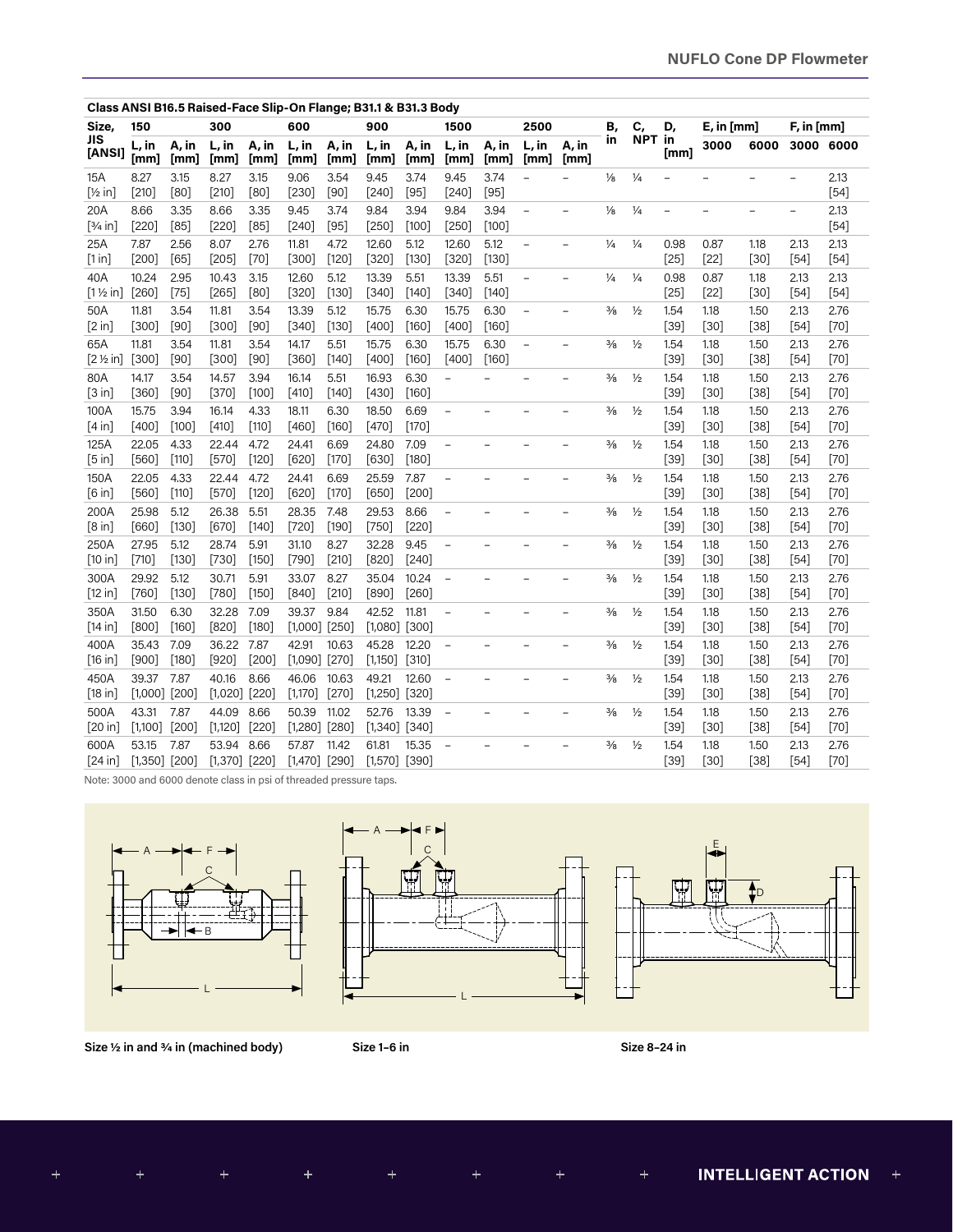|                           |                               |                 |                            |                 |                            |                 |                          |                  |                            |                  |                            | Class ANSI B16.5 Raised-Face Weld Neck and Ringjoint Weld Neck Flange, B31.1 & B31.3 Body |               |               |                          |                |                |                          |                |
|---------------------------|-------------------------------|-----------------|----------------------------|-----------------|----------------------------|-----------------|--------------------------|------------------|----------------------------|------------------|----------------------------|-------------------------------------------------------------------------------------------|---------------|---------------|--------------------------|----------------|----------------|--------------------------|----------------|
| Size,                     | 150                           |                 | 300                        |                 | 600                        |                 | 900                      |                  | 1500                       |                  | 2500                       |                                                                                           | В,            | C,            | D,                       | $E$ , in [mm]  |                | $F$ , in [mm]            |                |
| JIS<br>[ANSI]             | L, in<br>[mm]                 | A, in<br>[mm]   | L, in<br>[mm]              | A, in<br>[mm]   | L, in<br>[mm]              | A, in<br>[mm]   | L, in<br>[mm]            | A, in<br>[mm]    | L, in<br>[mm]              | A, in<br>[mm]    | L, in<br>[mm]              | A, in<br>[mm]                                                                             | in            | NPT in        | [mm]                     | 3000           | 6000           | 3000 6000                |                |
| 15A<br>$[\frac{1}{2}$ in  | 8.27<br>$[210]$               | 3.15<br>[80]    | 8.27<br>$[210]$            | 3.15<br>$[80]$  | 9.06<br>$[230]$            | 3.54<br>$[90]$  | 9.45<br>$[240]$          | 3.74<br>$[95]$   | 9.45<br>$[240]$            | 3.74<br>$[95]$   | 9.84<br>[250]              | 3.94<br>$[100]$                                                                           | $\frac{1}{8}$ | $\frac{1}{4}$ | $\overline{\phantom{0}}$ | $\overline{a}$ | $\overline{a}$ | $\overline{\phantom{0}}$ | 2.13<br>$[54]$ |
| 20A<br>$[3/4]$ in         | 8.66<br>$[220]$               | 3.35<br>$[85]$  | 8.66<br>$[220]$            | 3.35<br>$[85]$  | 9.45<br>$[240]$            | 3.74<br>$[95]$  | 9.84<br>$[250]$          | 3.94<br>$[100]$  | 9.84<br>$[250]$            | 3.94<br>$[100]$  | 10.24<br>$[260]$           | 4.13<br>[105]                                                                             | $\frac{1}{8}$ | $\frac{1}{4}$ | $\overline{\phantom{a}}$ | $\overline{a}$ | $\overline{a}$ | $\equiv$                 | 2.13<br>$[54]$ |
| 25A<br>[1 in]             | 11.02<br>[280]                | 4.33<br>$[110]$ | 11,42<br>$[290]$           | 4.72<br>$[120]$ | 11.81<br>[300]             | 4.72<br>[120]   | 12.60<br>[320]           | 5.12<br>[130]    | 12.60<br>$[320]$           | 5.12<br>[130]    | 14.17<br>[360]             | 5.91<br>[150]                                                                             | $\frac{1}{4}$ | $\frac{1}{4}$ | 0.98<br>[25]             | 0.87<br>$[22]$ | 1.18<br>$[30]$ | 2.13<br>[54]             | 2.13<br>[54]   |
| 40A<br>$[\frac{1}{2}$ in  | 11,42<br>$[290]$              | 4.72<br>$[120]$ | 12.20<br>$[310]$           | 5.12<br>[130]   | 12.60<br>$[320]$           | 5.12<br>$[130]$ | 13.39<br>$[340]$         | 5.51<br>[140]    | 13.39<br>$[340]$           | 5.51<br>[140]    | 15.75<br>$[400]$           | 6.69<br>$[170]$                                                                           | $\frac{1}{4}$ | $\frac{1}{4}$ | 0.98<br>$[25]$           | 0.87<br>$[22]$ | 1.18<br>$[30]$ | 2.13<br>[54]             | 2.13<br>$[54]$ |
| 50A<br>[2 in]             | 12.99<br>$[330]$              | 4.72<br>$[120]$ | 13.39<br>$[340]$           | 5.12<br>[130]   | 13.39<br>$[340]$           | 5.12<br>[130]   | 15.75<br>$[400]$         | 6.30<br>$[160]$  | 15.75<br>$[400]$           | 6.30<br>[160]    | 17.32<br>$[440]$           | 7.48<br>$[190]$                                                                           | $\frac{3}{8}$ | $\frac{1}{2}$ | 1,54<br>$[39]$           | 1.18<br>$[30]$ | 1.50<br>$[38]$ | 2.13<br>$[54]$           | 2.76<br>$[70]$ |
| 65A<br>$[\frac{1}{2}$ in] | 13.39<br>$[340]$              | 5.12<br>$[130]$ | 13.39<br>$[340]$           | 5.12<br>$[130]$ | 14.17<br>$[360]$           | 5.51<br>$[140]$ | 15.75<br>$[400]$         | 6.30<br>$[160]$  | 15.75<br>$[400]$           | 6.30<br>$[160]$  | 18.90<br>$[480]$           | 7.87<br>$[200]$                                                                           | $\frac{3}{8}$ | $\frac{1}{2}$ | 1,54<br>$[39]$           | 1.18<br>$[30]$ | 1,50<br>$[38]$ | 2.13<br>$[54]$           | 2.76<br>$[70]$ |
| 80A<br>[3 in]             | 15.75<br>$[400]$              | 5.12<br>$[130]$ | 16.14<br>$[410]$           | 5.51<br>[140]   | 16.14<br>$[410]$           | 5.51<br>$[140]$ | 16.93<br>$[430]$         | 6.30<br>$[160]$  | 17.72<br>$[450]$           | 7.09<br>[180]    | 21,26<br>$[540]$           | 9.06<br>$[230]$                                                                           | $\frac{3}{8}$ | $\frac{1}{2}$ | 1,54<br>$[39]$           | 1.18<br>$[30]$ | 1.50<br>$[38]$ | 2.13<br>$[54]$           | 2.76<br>$[70]$ |
| 100A<br>[4 in]            | 16.93<br>$[430]$              | 5.12<br>$[130]$ | 17.32<br>$[440]$           | 5.51<br>[140]   | 18.11<br>$[460]$           | 6.30<br>[160]   | 18.50<br>$[470]$         | 6.69<br>$[170]$  | 18.90<br>$[480]$           | 7.09<br>$[180]$  | 23.62<br>$[600]$           | 9.84<br>$[250]$                                                                           | $\frac{3}{8}$ | $\frac{1}{2}$ | 1,54<br>$[39]$           | 1.18<br>$[30]$ | 1.50<br>$[38]$ | 2.13<br>[54]             | 2.76<br>$[70]$ |
| 125A<br>[5 in]            | 23.62<br>[600]                | 5.91<br>$[150]$ | 24.02<br>[610]             | 6.30<br>[160]   | 24.41<br>[620]             | 6.69<br>$[170]$ | 25.20<br>[640]           | 7.48<br>$[190]$  | 25.98<br>[660]             | 8.66<br>$[220]$  | 29.53<br>$[750]$           | 11.81<br>$[300]$                                                                          | $\frac{3}{8}$ | $\frac{1}{2}$ | 1,54<br>$[39]$           | 1.18<br>$[30]$ | 1.50<br>$[38]$ | 2.13<br>$[54]$           | 2.76<br>$[70]$ |
| 150A<br>[6 in]            | 23.62<br>[600]                | 5.91<br>$[150]$ | 24.02<br>[610]             | 6.30<br>[160]   | 24.80<br>[630]             | 7.09<br>[180]   | 25.59<br>[650]           | 7.87<br>[200]    | 26.77<br>[680]             | 9.45<br>$[240]$  | 32.28<br>$[820]$           | 13.78<br>$[350]$                                                                          | $\frac{3}{8}$ | $\frac{1}{2}$ | 1,54<br>$[39]$           | 1.18<br>$[30]$ | 1.50<br>$[38]$ | 2.13<br>[54]             | 2.76<br>$[70]$ |
| 200A<br>[8 in]            | 27.17<br>[690]                | 6.30<br>[160]   | 27.56<br>$[700]$           | 6.69<br>$[170]$ | 28.35<br>$[720]$           | 7.48<br>[190]   | 29.53<br>$[750]$         | 8.66<br>$[220]$  | 31.50<br>[800]             | 11,02<br>$[280]$ | 37.40<br>$[950]$           | 15.75<br>$[400]$                                                                          | $\frac{3}{8}$ | $\frac{1}{2}$ | 1,54<br>$[39]$           | 1.18<br>[30]   | 1.50<br>$[38]$ | 2.13<br>[54]             | 2.76<br>$[70]$ |
| 250A<br>[10 in]           | 29.13<br>$[740]$              | 6.30<br>[160]   | 29.92<br>[760]             | 7.09<br>[180]   | 31.10<br>$[790]$           | 8.27<br>$[210]$ | 32.28<br>$[820]$         | 9.45<br>[240]    | 35.43<br>$[900]$           | 12.60<br>$[320]$ | 51.18<br>$[1,300]$ $[550]$ | 21.65                                                                                     | $\frac{3}{8}$ | $\frac{1}{2}$ | 1,54<br>$[39]$           | 1.18<br>$[30]$ | 1.50<br>$[38]$ | 2.13<br>[54]             | 2.76<br>$[70]$ |
| 300A<br>[12 in]           | 31.50<br>[800]                | 6.69<br>$[170]$ | 32.28<br>$[820]$           | 7.48<br>$[190]$ | 33.07<br>[840]             | 8.27<br>$[210]$ | 35.04<br>[890]           | 10.24<br>$[260]$ | 38.58<br>$[980]$           | 13.78<br>$[350]$ | 55.12<br>$[1,400]$ [570]   | 22.44                                                                                     | $\frac{3}{8}$ | $\frac{1}{2}$ | 1,54<br>$[39]$           | 1.18<br>$[30]$ | 1.50<br>$[38]$ | 2.13<br>$[54]$           | 2.76<br>$[70]$ |
| 350A<br>[14 in]           | 37.40<br>$[950]$              | 8.27<br>$[210]$ | 38.19<br>$[970]$           | 9.06<br>$[230]$ | 39.37<br>$[1,000]$ [250]   | 9.84            | 42.52<br>$[1,080]$ [300] | 11.81            | 49.21<br>$[1,250]$ [390]   | 15.35            | $\overline{\phantom{a}}$   | $\overline{\phantom{0}}$                                                                  | $\frac{3}{8}$ | $\frac{1}{2}$ | 1,54<br>$[39]$           | 1.18<br>$[30]$ | 1.50<br>$[38]$ | 2.13<br>$[54]$           | 2.76<br>$[70]$ |
| 400A<br>[16 in]           | 40.55<br>$[1,030]$ $[210]$    | 8.27            | 41.34<br>$[1,050]$ [230]   | 9.06            | 42.91<br>$[1,090]$ [270]   | 10.63           | 45.28<br>[1,150]         | 12.20<br>$[310]$ | 53.15<br>$[1,350]$ [410]   | 16.14            | $\overline{\phantom{a}}$   |                                                                                           | $\frac{3}{8}$ | $\frac{1}{2}$ | 1,54<br>$[39]$           | 1.18<br>$[30]$ | 1.50<br>$[38]$ | 2.13<br>$[54]$           | 2.76<br>$[70]$ |
| 450A<br>[18 in]           | 44.49<br>$[1,130]$ $[230]$    | 9.06            | 45.28<br>$[1,150]$ $[250]$ | 9.84            | 46.06 10.63<br>[1,170]     | $[270]$         | 49.21<br>$[1,250]$       | 12.60<br>$[320]$ | 57.09<br>$[1,450]$ $[430]$ | 16.93            | $\overline{\phantom{a}}$   | $\overline{\phantom{0}}$                                                                  | $\frac{3}{8}$ | $\frac{1}{2}$ | 1,54<br>$[39]$           | 1.18<br>$[30]$ | 1.50<br>[38]   | 2.13<br>[54]             | 2.76<br>$[70]$ |
| 500A<br>[20 in]           | 48.43 9.06<br>$[1,230]$ [230] |                 | 49.21<br>$[1,250]$ $[250]$ | 9.84            | 50.39<br>$[1,280]$ $[280]$ | 11,02           | 52.76<br>$[1,340]$ [340] | 13.39            | 61.02<br>$[1,550]$ $[450]$ | 17.72            | $\overline{\phantom{a}}$   | $\equiv$                                                                                  | $\frac{3}{8}$ | $\frac{1}{2}$ | 1,54<br>$[39]$           | 1.18<br>$[30]$ | 1.50<br>$[38]$ | 2.13<br>[54]             | 2.76<br>$[70]$ |
| 600A<br>[24 in]           | 55.91<br>$[1,420]$ $[240]$    | 9.45            | 56.69<br>$[1,440]$ [260]   | 10.24           | 57.87<br>$[1,470]$ [290]   | 11,42           | 61.81<br>$[1,570]$ [390] | 15.35            | 70.87<br>$[1,800]$ $[510]$ | 20.08            | $\overline{\phantom{a}}$   | $\overline{\phantom{0}}$                                                                  | $\frac{3}{8}$ | $\frac{1}{2}$ | 1.54<br>$[39]$           | 1.18<br>[30]   | 1.50<br>$[38]$ | 2.13<br>[54]             | 2.76<br>$[70]$ |

Note: 3000 and 6000 denote class in psi of threaded pressure taps.







**Size 1/2 in and 3/4 in (machined body) Size 1–6 in Size 8–24 in**

 $\ddot{}$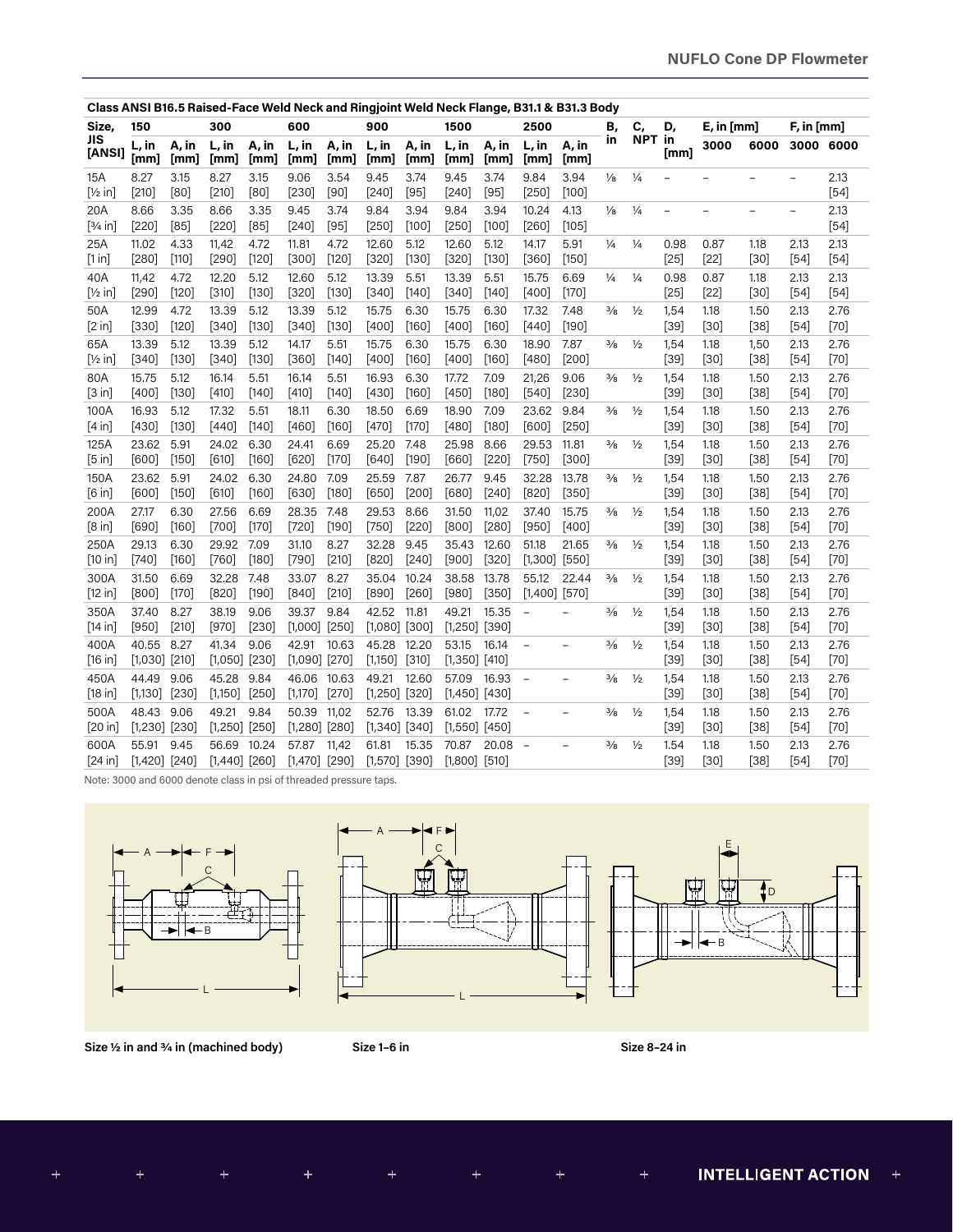|                                     |                  |                |               |               |              | Threaded NPT Connection, B31.1 and B31.3 Body |              |               |                |
|-------------------------------------|------------------|----------------|---------------|---------------|--------------|-----------------------------------------------|--------------|---------------|----------------|
| Size.                               | L, in            | A, in          | В,            | С.            | D,           | $E$ , in [mm]                                 |              | $F$ , in [mm] |                |
| JIS<br>[ANSI]                       | [mm]             | [mm]           | in            | <b>NPT</b>    | in<br>[mm]   | 3000                                          | 6000         | 3000          | 6000           |
| 15A<br>[½ in]                       | 7.87<br>$[200]$  | 2.56<br>[65]   | $\frac{1}{8}$ | $\frac{1}{4}$ |              |                                               |              |               | 2.13<br>$[54]$ |
| 20A<br>[¾ in]                       | 7.87<br>[200]    | 2.56<br>[65]   | $\frac{1}{8}$ | $\frac{1}{4}$ |              |                                               |              |               | 2.13<br>[54]   |
| 25A<br>[1 in]                       | 7.87<br>[200]    | 2.56<br>[65]   | $\frac{1}{4}$ | $\frac{1}{4}$ | 0.98<br>[25] | 0.87<br>$[22]$                                | 1.18<br>[30] | 2.13<br>[54]  | 2.13<br>[54]   |
| 40A<br>$[1 \frac{1}{2} \text{ in}]$ | 10.24<br>[260]   | 2.95<br>$[75]$ | $\frac{1}{4}$ | $\frac{1}{4}$ | 0.98<br>[25] | 0.87<br>$[22]$                                | 1.18<br>[30] | 2.13<br>[54]  | 2.13<br>[54]   |
| 50A<br>$[2 \text{ in}]$             | 11.81<br>$[300]$ | 3.54<br>$[90]$ | $\frac{3}{8}$ | $\frac{1}{2}$ | 1,54<br>[39] | 1.18<br>[30]                                  | 1.50<br>[38] | 2.13<br>[54]  | 2.76<br>[70]   |
| 65A<br>$[2 \frac{1}{2} \text{ in}]$ | 11.81<br>[300]   | 3.54<br>$[90]$ | $\frac{3}{8}$ | $\frac{1}{2}$ | 1,54<br>[39] | 1.18<br>[30]                                  | 1.50<br>[38] | 2.13<br>[54]  | 2.76<br>[70]   |
| 80A<br>[3 in]                       | 14.17<br>[360]   | 3.54<br>$[90]$ | $\frac{3}{8}$ | $\frac{1}{2}$ | 1.54<br>[39] | 1.18<br>[30]                                  | 1.50<br>[38] | 2.13<br>[54]  | 2.76<br>[70]   |
| 100A<br>[4 in]                      | 15.75<br>[400]   | 3.94<br>[100]  | $\frac{3}{8}$ | $\frac{1}{2}$ | 1,54<br>[39] | 1.18<br>[30]                                  | 1.50<br>[38] | 2.13<br>[54]  | 2.76<br>[70]   |

Note: 3000 and 6000 denote class in psi of threaded pressure taps



 $B -$ A  $\mathbf{f}_{\mathsf{D}}$ F C E

**Size 1/2 in and 3/4 in (machined body). Size 8–24 in.**



INTELLIGENT ACTION +  $\ddot{}$  $\ddot{}$  $\ddot{}$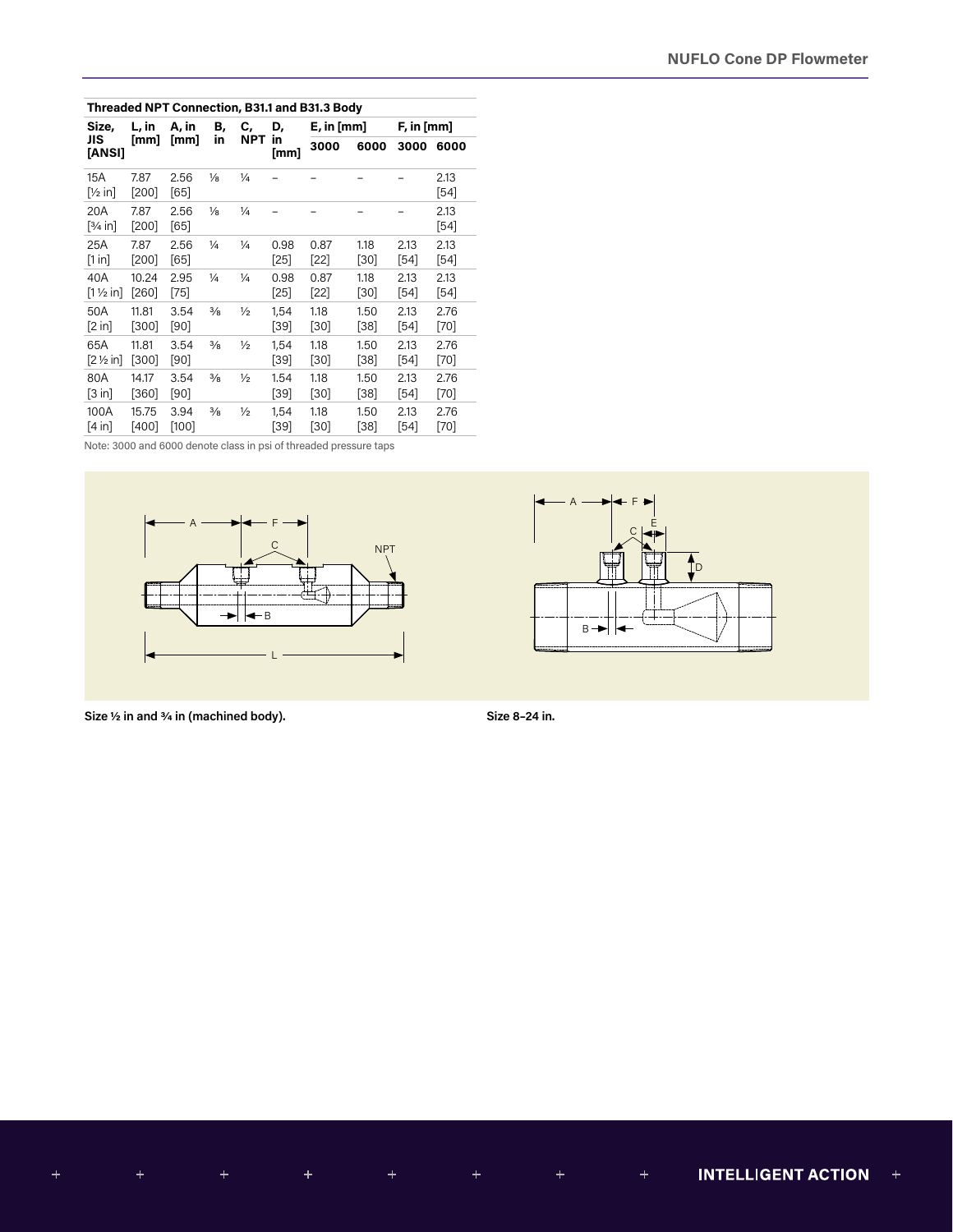| Class ANSI B16.25 Butt-Welded Body |                            |                 |               |               |                |                          |                |                 |                |
|------------------------------------|----------------------------|-----------------|---------------|---------------|----------------|--------------------------|----------------|-----------------|----------------|
| Size,                              | L, in                      | A, in           | Β,            | c,            | D,             | $E$ , in $[mm]$          |                | $F$ , in $[mm]$ |                |
| JIS<br>[ANSI]                      | [mm]                       | [mm]            | in            | <b>NPT</b>    | in<br>[mm]     | 3000                     | 6000           | 3000            | 6000           |
| 15A<br>$[\frac{1}{2}$ in]          | 7.87<br>$[200]$            | 2.56<br>$[65]$  | $\frac{1}{8}$ | $\frac{1}{4}$ |                |                          |                |                 | 2.13<br>$[54]$ |
| 20A<br>$[3/4]$ in]                 | 7.87<br>$[200]$            | 2.56<br>$[65]$  | $\frac{1}{8}$ | $\frac{1}{4}$ |                | $\overline{\phantom{0}}$ |                |                 | 2.13<br>$[54]$ |
| 25A<br>[1 in]                      | 7.87<br>$[200]$            | 2.56<br>[65]    | $\frac{1}{4}$ | 1⁄4           | 0.98<br>$[25]$ | 0.87<br>$[22]$           | 1.18<br>$[30]$ | 2.13<br>$[54]$  | 2.13<br>$[54]$ |
| 40A<br>$[1\frac{1}{2}$ in]         | 10.24<br>$[260]$           | 2.95<br>$[75]$  | $\frac{1}{4}$ | $\frac{1}{4}$ | 0.98<br>$[25]$ | 0.87<br>$[22]$           | 1.18<br>$[30]$ | 2.13<br>$[54]$  | 2.13<br>$[54]$ |
| 50A<br>[2 in]                      | 11.81<br>$[300]$           | 3.54<br>$[90]$  | $\frac{3}{8}$ | $\frac{1}{2}$ | 1.54<br>$[39]$ | 1.18<br>$[30]$           | 1.50<br>$[38]$ | 2.13<br>$[54]$  | 2.76<br>$[70]$ |
| 65A<br>$[2\%$ in]                  | 11.81<br>$[300]$           | 3.54<br>$[90]$  | $\frac{3}{8}$ | $\frac{1}{2}$ | 1.54<br>$[39]$ | 1.18<br>$[30]$           | 1.50<br>$[38]$ | 2.13<br>$[54]$  | 2.76<br>$[70]$ |
| 80A<br>[3 in]                      | 14.17<br>$[360]$           | 3.54<br>$[90]$  | $\frac{3}{8}$ | $\frac{1}{2}$ | 1.54<br>$[39]$ | 1.18<br>$[30]$           | 1.50<br>$[38]$ | 2.13<br>$[54]$  | 2.76<br>[70]   |
| 100A<br>[4 in]                     | 17.72<br>$[450]$           | 3.94<br>$[100]$ | $\frac{3}{8}$ | $\frac{1}{2}$ | 1.54<br>$[39]$ | 1.18<br>$[30]$           | 1.50<br>$[38]$ | 2.13<br>$[54]$  | 2.76<br>$[70]$ |
| 125A<br>[5 in]                     | 20.47<br>$[520]$           | 4.33<br>$[110]$ | $\frac{3}{8}$ | $\frac{1}{2}$ | 1.54<br>$[39]$ | 1.18<br>$[30]$           | 1.50<br>$[38]$ | 2.13<br>$[54]$  | 2.76<br>$[70]$ |
| 150A<br>[6 in]                     | 23.62<br>[600]             | 4.33<br>$[110]$ | $\frac{3}{8}$ | $\frac{1}{2}$ | 1.54<br>$[39]$ | 1.18<br>$[30]$           | 1.50<br>[38]   | 2.13<br>$[54]$  | 2.76<br>$[70]$ |
| 200A<br>[8 in]                     | 25.98<br>$[660]$           | 5.12<br>$[130]$ | $\frac{3}{8}$ | $\frac{1}{2}$ | 1.54<br>$[39]$ | 1.18<br>$[30]$           | 1.50<br>$[38]$ | 2.13<br>$[54]$  | 2.76<br>$[70]$ |
| 250A<br>[10 in]                    | 27.95<br>$[710]$           | 5.12<br>$[130]$ | $\frac{3}{8}$ | $\frac{1}{2}$ | 1.54<br>$[39]$ | 1.18<br>$[30]$           | 1.50<br>$[38]$ | 2.13<br>$[54]$  | 2.76<br>$[70]$ |
| 300A<br>[12 in]                    | 29.92<br>$[760]$           | 5.12<br>$[130]$ | $\frac{1}{2}$ | $\frac{1}{2}$ | 1.54<br>$[39]$ | 1.18<br>$[30]$           | 1.50<br>$[38]$ | 2.13<br>$[54]$  | 2.76<br>$[70]$ |
| 350A<br>[14 in]                    | 31.50<br>[800]             | 6.30<br>$[160]$ | $\frac{1}{2}$ | $\frac{1}{2}$ | 1.54<br>$[39]$ | 1.18<br>$[30]$           | 1.50<br>$[38]$ | 2.13<br>$[54]$  | 2.76<br>[70]   |
| 400A<br>[16 in]                    | 35.43<br>$[900]$           | 7.09<br>$[180]$ | $\frac{1}{2}$ | $\frac{1}{2}$ | 1.54<br>$[39]$ | 1.18<br>$[30]$           | 1.50<br>$[38]$ | 2.13<br>$[54]$  | 2.76<br>$[70]$ |
| 450A<br>[18 in]                    | 39.37<br>$[1,000]$         | 7.87<br>$[200]$ | $\frac{1}{2}$ | $\frac{1}{2}$ | 1.54<br>$[39]$ | 1.18<br>$[30]$           | 1.50<br>$[38]$ | 2.13<br>$[54]$  | 2.76<br>$[70]$ |
| 500A<br>[20 in]                    | 43.31<br>$[1,100]$         | 7.87<br>$[200]$ | $\frac{1}{2}$ | $\frac{1}{2}$ | 1.54<br>$[39]$ | 1.18<br>$[30]$           | 1.50<br>$[38]$ | 2.13<br>$[54]$  | 2.76<br>$[70]$ |
| 600A<br>[24 in]                    | 53.15<br>$[1,350]$ $[200]$ | 7.87            | $\frac{1}{2}$ | $\frac{1}{2}$ | 1.54<br>$[39]$ | 1.18<br>$[30]$           | 1.50<br>$[38]$ | 2.13<br>$[541$  | 2.76<br>$[70]$ |

Note: 3000 and 6000 denote class in psi of threaded pressure taps







**Size 1/2 in and 3/4 in (machined body) Size 1–6 in Size 8–24 in**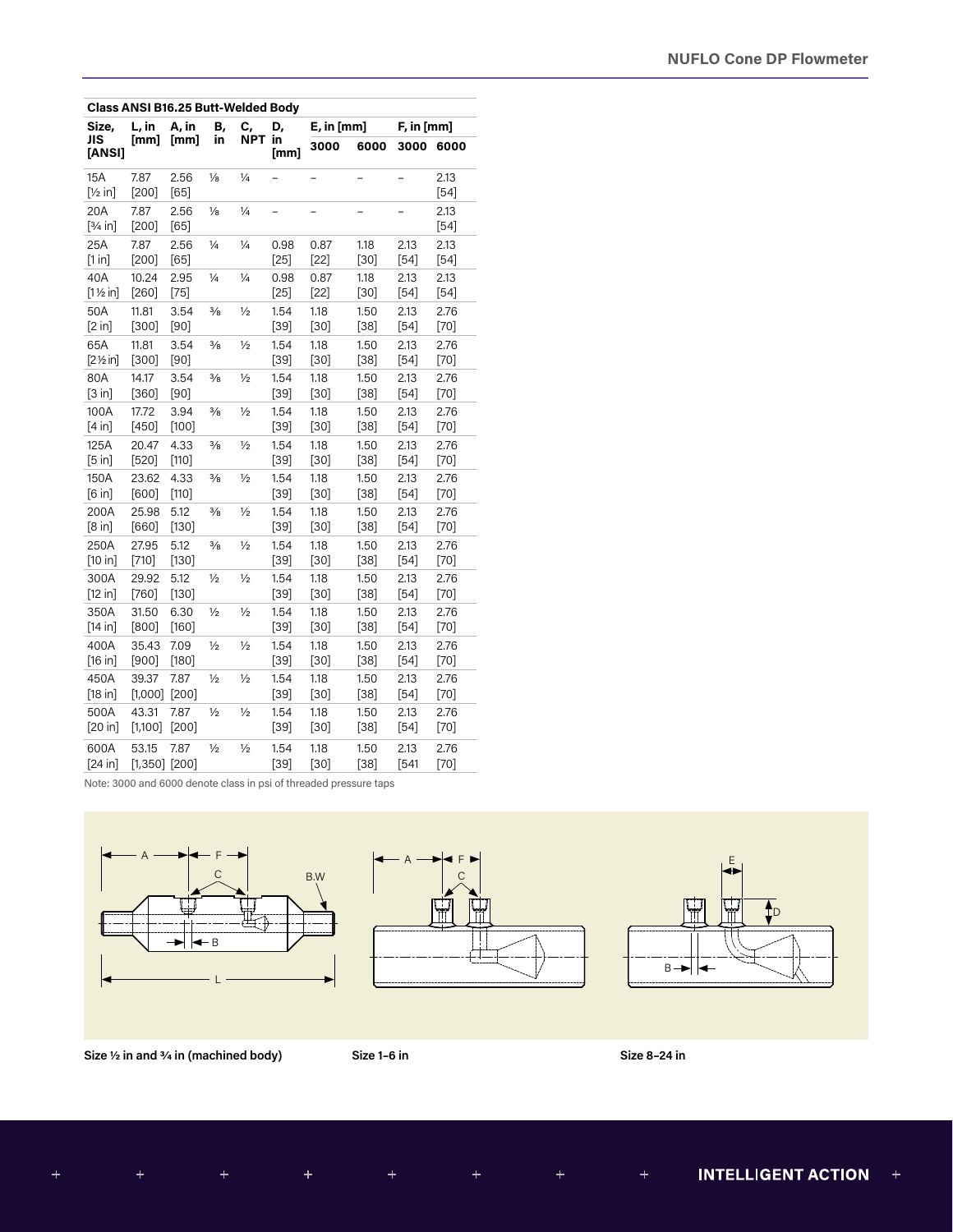# **NUFLO DP Cone Meter Measurement Technology**

# **DIFFERENTIAL PRESSURE MEASUREMENT PRINCIPLES**

When a cross-sectional area of a closed conduit (or pipe) is reduced by a diametric change or by the use of a differential producer element, the velocity of fluids passing through the conduit is increased across the boundary change area (per the continuity equation). Pressure decreases (per the Bernoulli equation), and a differential pressure is generated across the reduction or producer (A1 and A2 in Figure 1).

The differential pressure (DP) and flow rate (Qv) have a proportional relationship such that  $Q^{\vee} \propto K \cdot \sqrt{P/\rho}$ , and it is by this universal relationship that flow rate can be determined.

While this principle is used by other differential pressure flow meters, the NUFLO DP cone meter technology generates a differential pressure by creating an area of reduction using a cone-shaped flow element located on the center line of a pipe section as opposed to a reduced diameter pipe wall or orifice.



**Figure 1.**

# **CALIBRATION AND COEFFICIENT OF DISCHARGE DETERMINATION**

Every NUFLO DP cone meter technology is calibrated with water at four flow rates at the factory to determine its coefficient of discharge  $(C_d)$ , which enables enhanced performance. Further enhanced  $C_d$  determination is available at various approved laboratories in the US and Europe. This enables higher Reynolds numbers to be determined (larger meter sizes may be limited by test laboratory flow rates and uncertainties).

 $\pm$ 

# **FLOW MEASUREMENT SYSTEM COMMISSIONING**

The calibrated  $C_d$  value is entered into the original sizing to determine the scaling of a differential pressure transmitter. If a Sensia Scanner flow computer is used, all  $C_d$  values and fluid properties information are directly entered into the flow computer, which automatically performs an exact and dynamic flow calculation.

1. Effective area ratio ( $A_t$ ), velocity of approach (E), and beta ratio (β) defined as



#### **Figure 2.**

2. Volumetric flow defined as

$$
Q_v = C_d A_t E \epsilon \sqrt{\frac{2 \Delta P}{\rho}}
$$

3. Mass flow defined as

$$
Q_{m} = C_{d} A_{t} E \epsilon \sqrt{2 \rho \cdot \Delta P}
$$

where

- $Q_v$  = Volumetric flow
- $Q_m$  = Mass flow
- $C_d$  = Coefficient of discharge
- $E =$  Velocity of approach<br>A<sub>c</sub> = Meter throat (minimu  $=$  Meter throat (minimum cross section area A)
- $\varepsilon = (Y-factor)$  expansibility coefficient (gaseous fluids only)
- $=$  Fluid density
- $\Delta P$  = Differential pressure (P<sub>1</sub>−P<sub>2</sub>)

 $\pm$ 

 $\color{red}+$